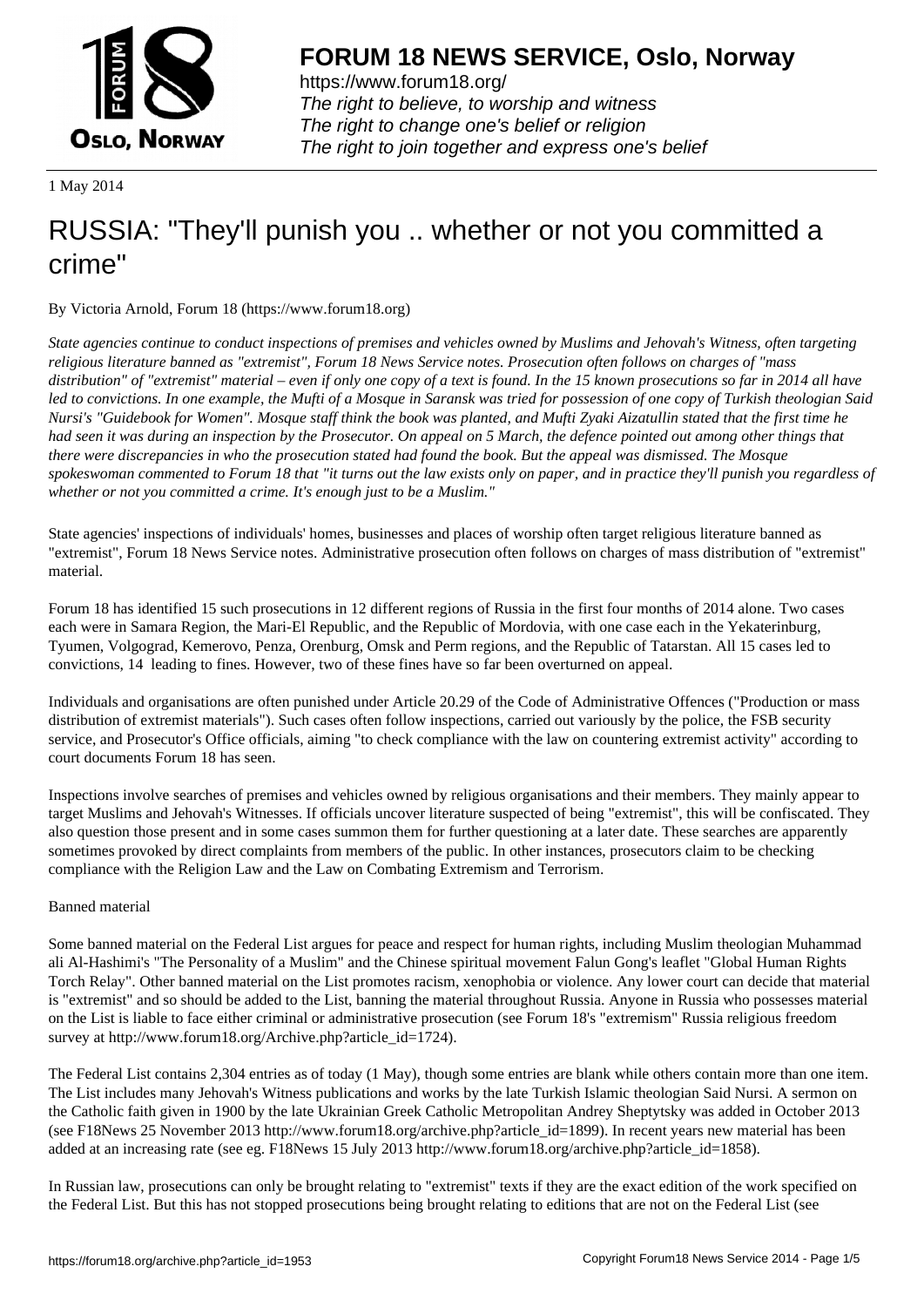Administrative Code Article 20.29 punishes "production or mass distribution of extremist materials" on the Federal List, as well as their "possession for the purposes of mass distribution". Despite the term "mass distribution", prosecutors have often brought charges even if only one copy of a text is discovered (see eg. F18News 1 August 2012 http://www.forum18.org/archive.php?article\_id=1728).

## Punishments

If convicted, individuals may receive a fine of 1,000 to 3,000 Roubles (about 165 to 500 Norwegian Kroner, 20 to 60 Euros, or 28 to 85 US Dollars) or detention for up to 15 days. Fines for officials range from 2,000 to 5,000 Roubles. Legal entities (including businesses and religious associations) may be fined 50,000 to 100,000 Roubles (between nine and 18 times the minimum monthly wage as of 1 January 2014). Such organisations may also be prohibited from operating for a period of up to 90 days.

Court decisions seen by Forum 18 usually order "extremist" materials to be confiscated and often destroyed (see eg. F18News 10 April 2014 http://www.forum18.org/archive.php?article\_id=1946).

All 15 of the known cases in 2014 so far resulted in convictions. Defendants have appealed in six cases so far. Only two appeals have succeeded in having verdicts overturned, in both instances because prosecutors took too long to bring the original case to court. Thirteen of the 15 cases concerned Islamic texts or videos, the other two concerning Jehovah's Witness literature.

Orenburg texts still banned, no progress on appeals

Six of the court decisions seen by Forum 18 involved Muslim texts ruled "extremist" by Lenin District Court in Orenburg in March 2012. This ruling covered the largest quantity of religious literature banned in a single court case, prohibiting 68 texts in a hearing lasting only 30 minutes. The bans only became known in mid-June (see F18News 19 June 2012 http://www.forum18.org/archive.php?article\_id=1713). When the Court's decision became known, it drew condemnation from Islamic bodies, publishers, and human rights defenders (see F18News 30 July 2012 http://www.forum18.org/archive.php?article\_id=1726).

Several appeals against the Orenburg decision are still pending. After a delay caused by the state's destruction of 26 of the prohibited items, the repeat "expert analysis" of the remaining material - ordered in April 2013 - was expected to take until late August 2013 to finish (see F18News 27 January 2014 http://www.forum18.org/archive.php?article\_id=1920).

Nurzhigit Dolubayev, the Orenburg-based lawyer for one of the publishers trying to overturn the ban, confirmed to Forum 18 on 30 April 2014 that there is still no news on when the appeal will return to court.

## Individuals, bookshop and mosques prosecuted

In five of the 15 known 2014 administrative prosecutions, the defendant was an organisation – either religious or commercial. In the city of Tyumen in south-western Siberia, an FSB security service inspection of the Melli Kibet Muslim shop at the city's bus station in January seized three copies of Wahf al-Qahtani's "Fortress of a Muslim" and five of "40 Hadiths of Imam an-Nawawi". Both these titles were ruled "extremist" in the Orenburg March 2012 court decision (Nos. 1346-1348 and 1312 on the Federal List) (see F18News 19 June 2012 http://www.forum18.org/archive.php?article\_id=1713).

Melli Kibet's owner, Daniya Soldatikova, admitted obtaining these books to sell to the public, but did not know they were deemed "extremist". On 7 April 2014, Tyumen's Lenin District Court tried Soldatikova as a legal entity and sentenced her to five days' suspension of the shop's operation, and the confiscation and destruction of the books.

Soldatikova's shop is now operating normally, and she has experienced no other problems with the police or the FSB security service, she told Forum 18 from Tyumen on 1 May. The "extremist" books confiscated from her stock are now with the FSB. She said she does not know if they have yet been destroyed. Other books taken in the inspection, not deemed "extremist", including eight copies of a Tatar version of "40 Hadiths", have been returned to her.

There appears to be little consistency in whether shopkeepers and religious leaders found in possession of material on the Federal List are prosecuted as private individuals or as a legal entity.

In the city of Yekaterinburg in the Urals on 29 April, Ordzhonikidze District Court found the Rakhmat Mosque community guilty of possessing a copy of the "Life of the Prophet" by the Indian theologian Safi-ur-Rahman al-Mubarakpuri. This was among the 68 works ruled "extremist" in Orenburg in March 2012 and was added to the Federal List at No. 1291 (see F18News 19 June 2012 http://www.forum18.org/archive.php?article\_id=1713). The Mosque was fined 50,000 Roubles (nine times the minimum monthly wage – about 8,350 Norwegian Kroner, 1,000 Euros, or 1,400 US Dollars). The Mosque's Director was also give a warning about "extremist" activity.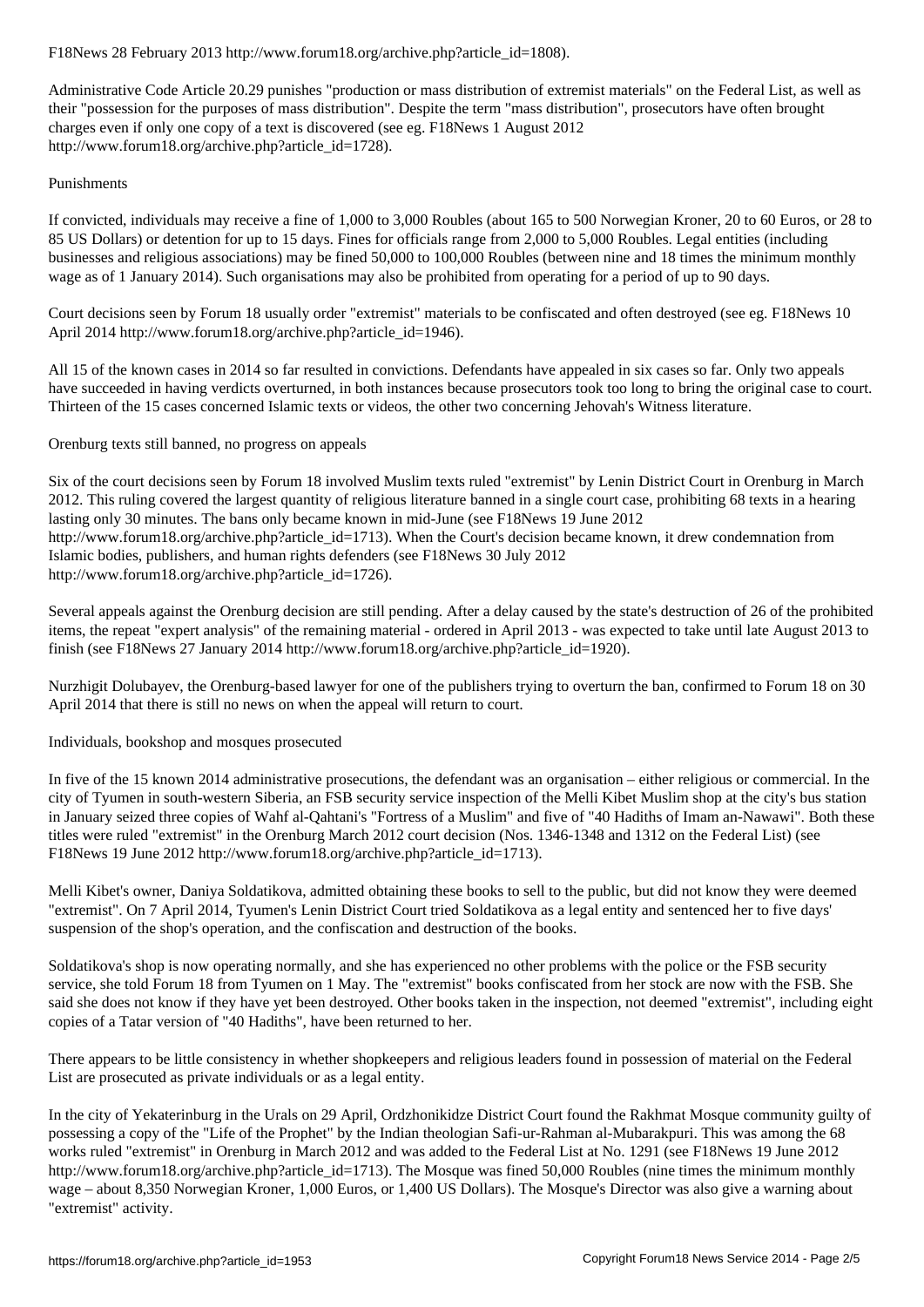This is not time the Rakhmat Mosque community has been accused of possessing problem accused by  $\mathcal{N}$ Interior Ministry (MVD) "anti-extremism" investigators raided the Mosque accompanied by OMON riot police. They seized single copies of "Fortress of a Muslim" and Elmir Kuliyev's "Way to the Koran", as well as three copies of an-Nawawi's "Gardens of the Righteous", according to a warning letter from the Prosecutor's Office of 28 June 2013, seen by Forum 18. It warned the Mosque authorities "to take concrete measures to eliminate" these legal infringements. All three texts were ruled "extremist" in Orenburg in March 2012.

In contrast, the Mufti of the Cathedral Mosque of Saransk (Mordovia) was tried in January 2014 for possession of a copy of Nursi's "Guidebook for Women" as an individual.

Muslim leader fined in Saransk – but was book planted?

A single copy of a text - in this case a Russian-language edition of Nursi's "Guidebook for Women" - was again enough for administrative proceedings against the Mufti of Mordovia, Zyaki Aizatullin. Of all the 15 Article 20.29 cases identified by Forum 18 in 2014, this was the only one to involve a work by Nursi, whose writings are frequently the subject of "extremism" trials (see Forum 18's "extremism" Russia religious freedom survey at http://www.forum18.org/Archive.php?article\_id=1724).

An inspection by the Proletarian District Prosecutor, carried out to check compliance with the Religion Law and the Law on Combating Extremism and Terrorism, found a copy of the "Guidebook for Women" in a locked cabinet in Aizatullin's office at the "Uskudar" Cathedral Mosque in Saransk on 29 October 2013.

The mufti's spokeswoman told Forum 18 on 1 May that the inspection team did not present a search warrant. She also described how one of them, police officer Mansur Gurin, entered the mufti's office without permission and behaved aggressively towards the mosque staff, raising his voice to them and accusing them of lying.

"Guidebook for Women" is from Nursi's Risale-i Nur (Messages of Light) collection and was in Russian translation declared "extremist" by Moscow's Koptevo District Court in 2007 (No. 49 on the Federal List) (see F18News 27 June 2007 http://www.forum18.org/archive.php?article\_id=981).

Forum 18 has been unable to ask the Prosecutor how many other Saransk religious communities have been inspected to check compliance with the Religion Law and the Law on Combating Extremism and Terrorism.

Confiscations of Russian translations of Nursi's books are more likely to result in criminal charges of "extremist" activity under Articles 282.1 and 282.2, as in the recent criminal prosecutions of Nursi readers in Naberezhnyye Chelny (see eg. F18News 10 April 2014 http://www.forum18.org/archive.php?article\_id=1946).

On 9 January, Judge Georgy Morozov of Saransk's Proletarian District Court found Mufti Aizatullin guilty under Article 20.29. The head of the Regional Spiritual Administration of Muslims of the Republic of Mordovia was fined 1,000 Roubles. The judge also ordered the book destroyed. Aizatullin appealed against the verdict to Mordovia's Supreme Court, but on 5 March Judge Aleksandr Bazhanov ruled that there should be no change to the decision.

A spokeswoman for the Mufti told Forum 18 from Saransk on 11 April that they would continue to fight the ruling, at an international level if need be.

Was the banned book really in the cabinet?

According to Saransk's Proletarian District Court verdict, seen by Forum 18, Mufti Aizatullin denied that his congregation members had access to the locked cabinet, which contained gifts. He told the court he could not recall how the book had got there, stating that the first time he had seen it was during the October 2013 inspection by the Prosecutor. Witnesses stated that they had never seen books taken from the locked cabinet, and that nobody could take any books from the mosque library without the mufti's permission.

The defence pointed out that the Mosque's library was inventoried at the end of 2012 by staff member Alsu Myakusheva. She continued to check the collection throughout 2013 to ensure that it did not contain any items from the Federal List of Extremist Materials. She testified in court that the "Guidebook for Women" was not in the library during any of her checks.

The Proletarian District Court nevertheless concluded that Aizatullin was guilty of possession of an "extremist" book for purposes of mass distribution, by permitting free access to the Mosque library.

Appeal dismissed as "groundless"

On appeal on 5 March, the defence argued that Aizatullin did not know the book was there and that the presence of one copy "cannot be regarded as possession for the purpose of mass distribution of extremist literature". According to the appeal verdict, also seen by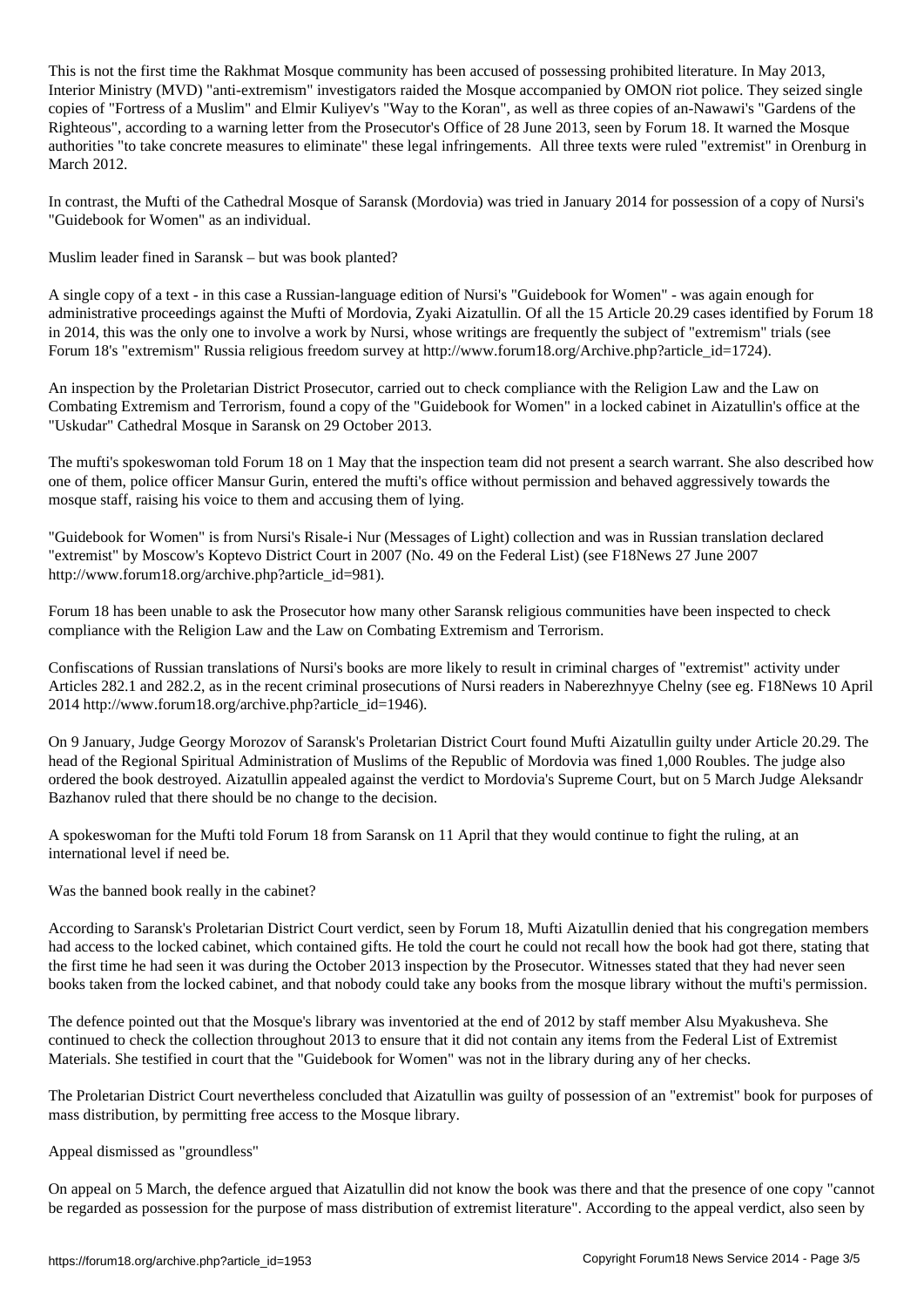The appeal also argued that Aizatullin's statement to the Prosecutor's Office could not be allowed as evidence of guilt, as his words were recorded incorrectly.

The District Court also did not take into account discrepancies between the Prosecutor's statements in court and the record of the inspection, the defence argued. According to the Mosque spokeswoman, these two documents claimed different groups of officials as discovering the book. The former listed Prosecutor's Assistant Svetlana Novakovskaya, Marina Semushenkova (Head of the Department for NGO Affairs at the Mordovian branch of the Justice Ministry), and an unnamed official of the police "Anti-Extremism Centre". The latter document listed only Semushenkova and Deputy prosecutor A.A. Frolov. However, the judge rejected these points.

The Supreme Court maintained that access to the Mosque and the literature kept there was unrestricted, "thus, the presence of a single copy does not preclude it being repeatedly obtained by an indefinite number of readers".

"In practice they'll punish you regardless of whether or not you committed a crime"

The Mosque spokeswoman insisted to Forum 18 that there had been no witnesses to the inspectors' discovery of the book, and that neither the mufti nor his assistant was called in to verify its presence in the office. Mosque staff think the book was planted.

She explained that they also take issue with the conduct of the trial. She complained that the judge refused to call three witnesses for the defence, "even though their testimony was important for fully establishing the circumstances of the case". She added: "So it turns out the law exists only on paper, and in practice they'll punish you regardless of whether or not you committed a crime. It's enough just to be a Muslim."

Telephones at Proletarian District Prosecutor's Office went unanswered each time Forum 18 called on 9, 10, and 25 April.

"Extremist" books in locked box leads to large fine

In the city of Samara on the Volga, the presence of single copies of prohibited texts was sufficient evidence for prosecutors to bring "mass distribution" charges against the city's Jehovah's Witnesses. The community was fined 50,000 Roubles (nine times the minimum monthly wage – about 8,350 Norwegian Kroner, 1,000 Euros, or 1,400 US Dollars) by Judge Natalya Valeryeva at Soviet District Court on 6 March. The two "extremist" books were ordered to be destroyed. An appeal before Judge Anna Tolmosova at Samara Regional Court on 17 April, in which the community's Chair Andrei Bobkov argued that the books did not belong to his congregation, was unsuccessful.

According to the District Court verdict, seen by Forum 18, a police "anti-extremism" raid on the Jehovah's Witnesses' rented premises discovered the books among others in a locked box in the cloakroom. The search took place just before a meeting for worship on 22 January, and the police refused to provide copies of the search protocol, Russia's Administrative Centre of Jehovah's Witnesses told Forum 18.

Refusal to provide copies of the search protocol documenting confiscations is illegal, however this illegality has frequently happened. The lack of a subsequent investigation or court case to rule on whether or not an individual's ownership of the literature is also illegal (see F18News 5 March 2010 http://www.forum18.org/archive.php?article\_id=1417).

The Samara Regional Court decision describes how the search was sparked by alleged complaints from members of the public to the police "Anti-Extremism Centre" and the FSB security service, about Jehovah's Witnesses handing out literature in the streets around the Moscow highway in Samara.

The prohibited materials found on the Jehovah's Witness premises were among 34 texts ruled "extremist" by Rostov Regional Court in September 2009, a decision later upheld by Russia's Supreme Court (see F18News 8 December 2009 http://www.forum18.org/archive.php?article\_id=1385).

Telephones at the Samara City Prosecutor's press office went unanswered each time Forum 18 rang on 29 and 30 April. (END)

For more background, see Forum 18's surveys of the general state of freedom of religion or belief in Russia at http://www.forum18.org/Archive.php?article\_id=1722, and of the dramatic decline in religious freedom related to Russia's Extremism Law at http://www.forum18.org/Archive.php?article\_id=1724.

A personal commentary by Alexander Verkhovsky, Director of the SOVA Center for Information and Analysis http://www.sova-center.ru, about the systemic problems of Russian anti-extremism legislation, is at F18News 19 July 2010 http://www.forum18.org/Archive.php?article\_id=1468.